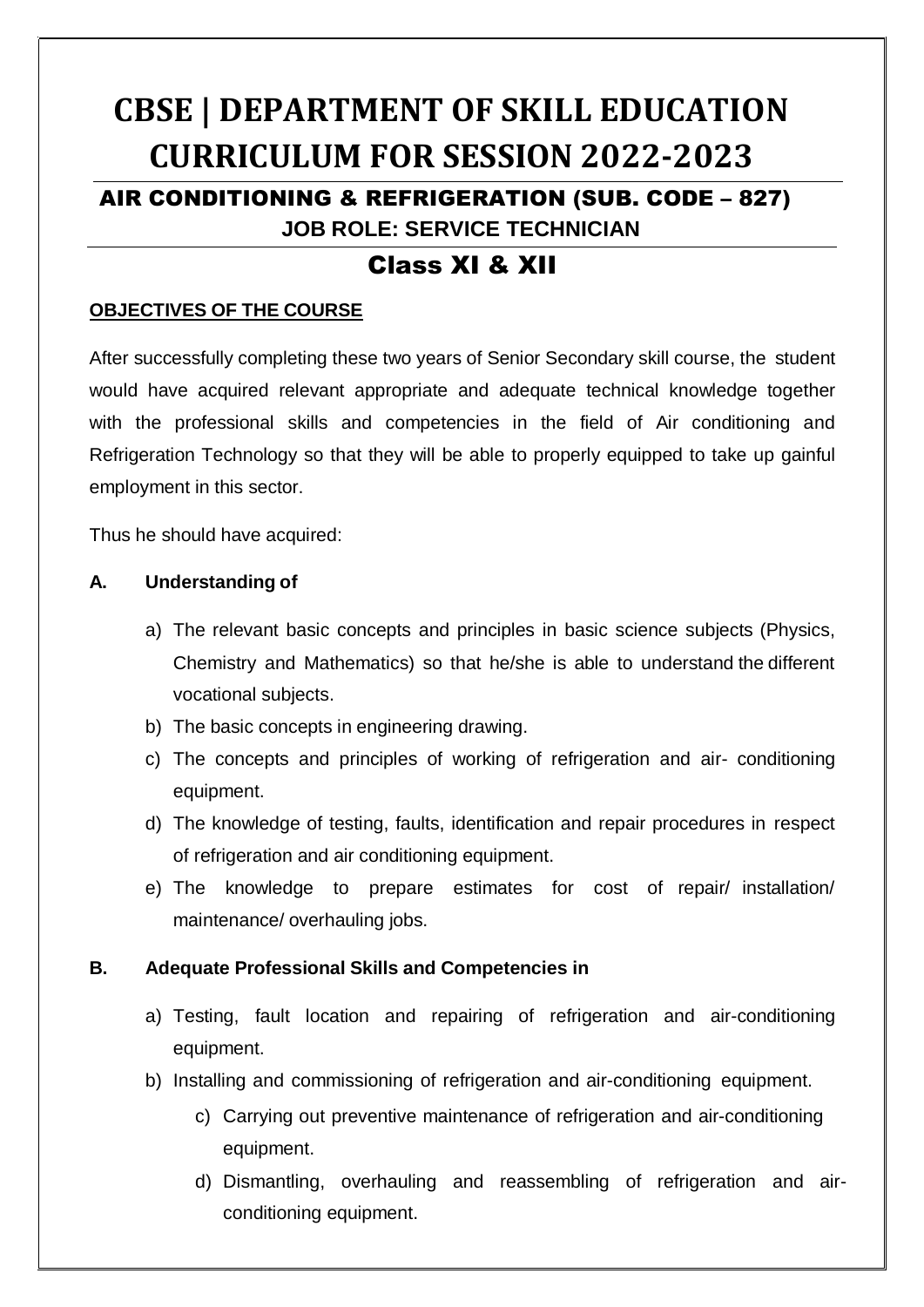## **C. A Healthy and Professional Attitudes of that. He/ She has**

- a) An analytical approach while working on a refrigeration or air-conditioning equipment.
- b) An open mind while locating/ rectifying faults in refrigeration or airconditioning equipment.
- c) Respect for working with his/her own hands.
- d) Respect for honesty, punctuality and truthfulness.

## **SCHEME OF UNITS**

This course is a planned sequence of instructions consisting of units meant for developing employability and vocational competencies of students of Class XII opting for skill subject along with other education subjects.

The unit-wise distribution of hours and marks for class XII is as given on the next page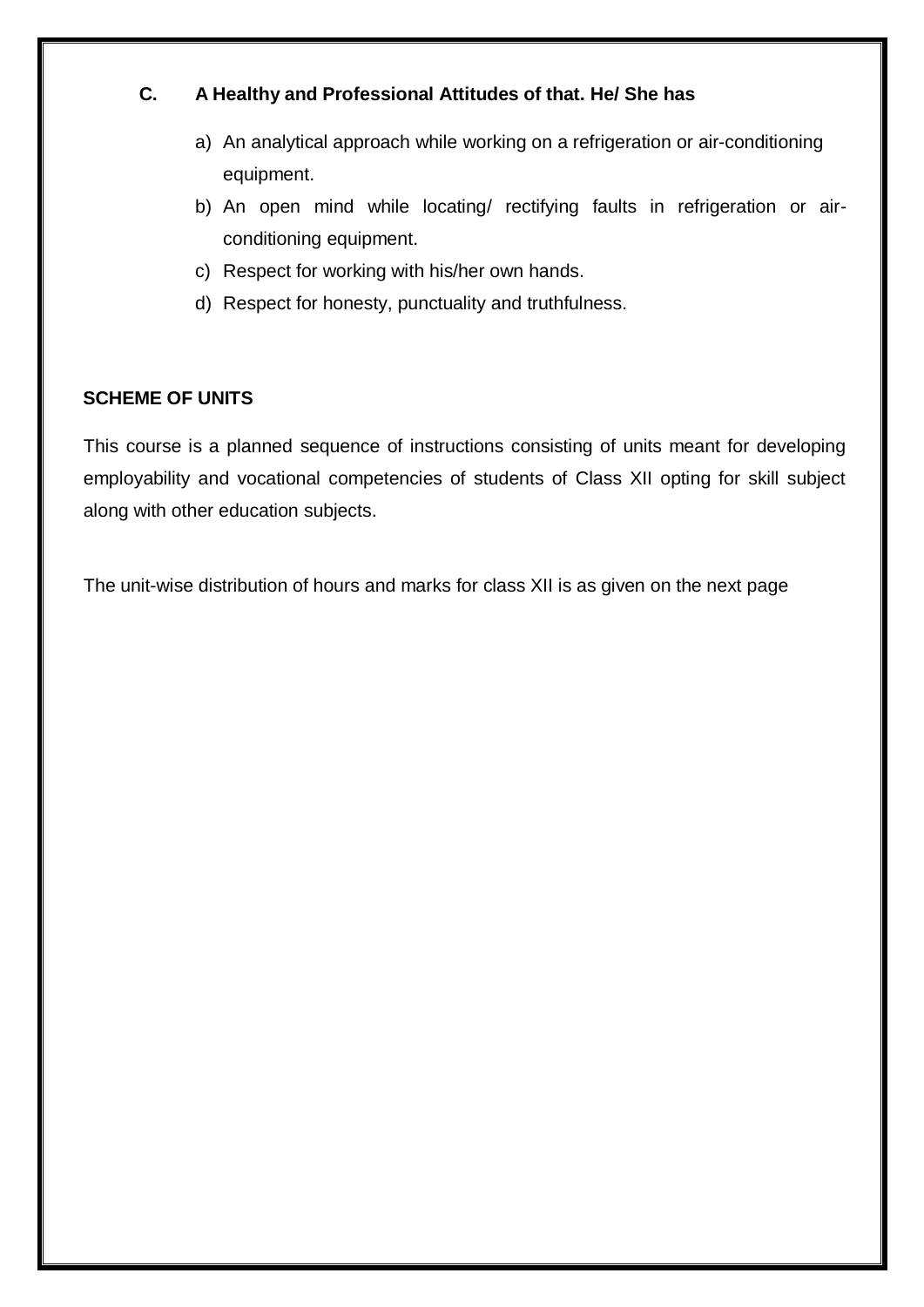## AIR CONDITIONING & REFRIGERATION (SUBJECT CODE - 827) Class XI (Session 2022-2023)

|                  | <b>UNITS</b>                                                                | <b>NO. OF HOURS</b><br>for Theory and<br><b>Practical</b> |                                | <b>MAX. MARKS</b><br>for Theory and<br><b>Practical</b> |
|------------------|-----------------------------------------------------------------------------|-----------------------------------------------------------|--------------------------------|---------------------------------------------------------|
| Part A           | <b>Employability Skills</b>                                                 |                                                           |                                |                                                         |
|                  | Unit 1: Communication Skills-III                                            | 10                                                        |                                | $\overline{2}$                                          |
|                  | Unit 2: Self-Management Skills-III                                          | 10                                                        |                                | $\overline{2}$                                          |
|                  | Unit 3 : ICT Skills-III                                                     | 10                                                        |                                | $\overline{2}$                                          |
|                  | Unit 4 : Entrepreneurial Skills-III                                         | 15                                                        |                                | $\overline{2}$                                          |
|                  | Unit 5 : Green Skills-III                                                   | 05                                                        |                                | $\overline{2}$                                          |
|                  | <b>Total</b>                                                                | 50                                                        |                                | 10                                                      |
| <u>ന</u><br>Part | <b>Subject Specific Skills</b>                                              | <b>Theory</b><br>(In Hours)                               | <b>Practical</b><br>(In Hours) | <b>Marks</b>                                            |
|                  | Unit 1: Meaning of Air Conditioning<br>and Refrigeration etc.               | 35                                                        | 10                             | 07                                                      |
|                  | Unit 2 : Vapour Compression Cycle,<br><b>Working of a Domestic</b>          | 30                                                        | 10                             | 10                                                      |
|                  | Unit 3: Meaning of Compressors,<br>Compressor construction                  | 20                                                        | 08                             | 08                                                      |
|                  | Unit 3: Meaning of Compressors,<br>Compressor construction                  | 07                                                        | 02                             | 02                                                      |
|                  | Unit 4: Meaning of Alternating Current<br>etc., Wiring circuit diagrams     | 22                                                        | 08                             | 08                                                      |
|                  | Unit 5: Psychometrics-Composition<br>of air, Human comfort etc.             | 24                                                        | 06                             | 08                                                      |
|                  | Unit 6: Applications of Air Conditioning,<br>Measurement of air velocity    | 22                                                        | 08                             | 07                                                      |
|                  | <b>Total</b>                                                                | 160                                                       | 50                             | 50                                                      |
| $\mathbf C$      |                                                                             |                                                           |                                |                                                         |
|                  | <b>Practical Examination</b>                                                |                                                           |                                | 15                                                      |
| Part             | <b>Written Test</b>                                                         |                                                           |                                | 10                                                      |
|                  | Viva Voce<br><b>Total</b>                                                   |                                                           |                                | 05                                                      |
|                  |                                                                             |                                                           |                                | 30                                                      |
| Part             | <b>Project Work/Field Visit/ Practical</b><br><b>File/Student Portfolio</b> |                                                           |                                | 10                                                      |
|                  | <b>Total</b>                                                                |                                                           |                                | 10                                                      |
|                  | <b>GRAND TOTAL</b>                                                          | 260                                                       |                                | 100                                                     |

**Total Marks: 100 (Theory – 60+ Practical – 40)**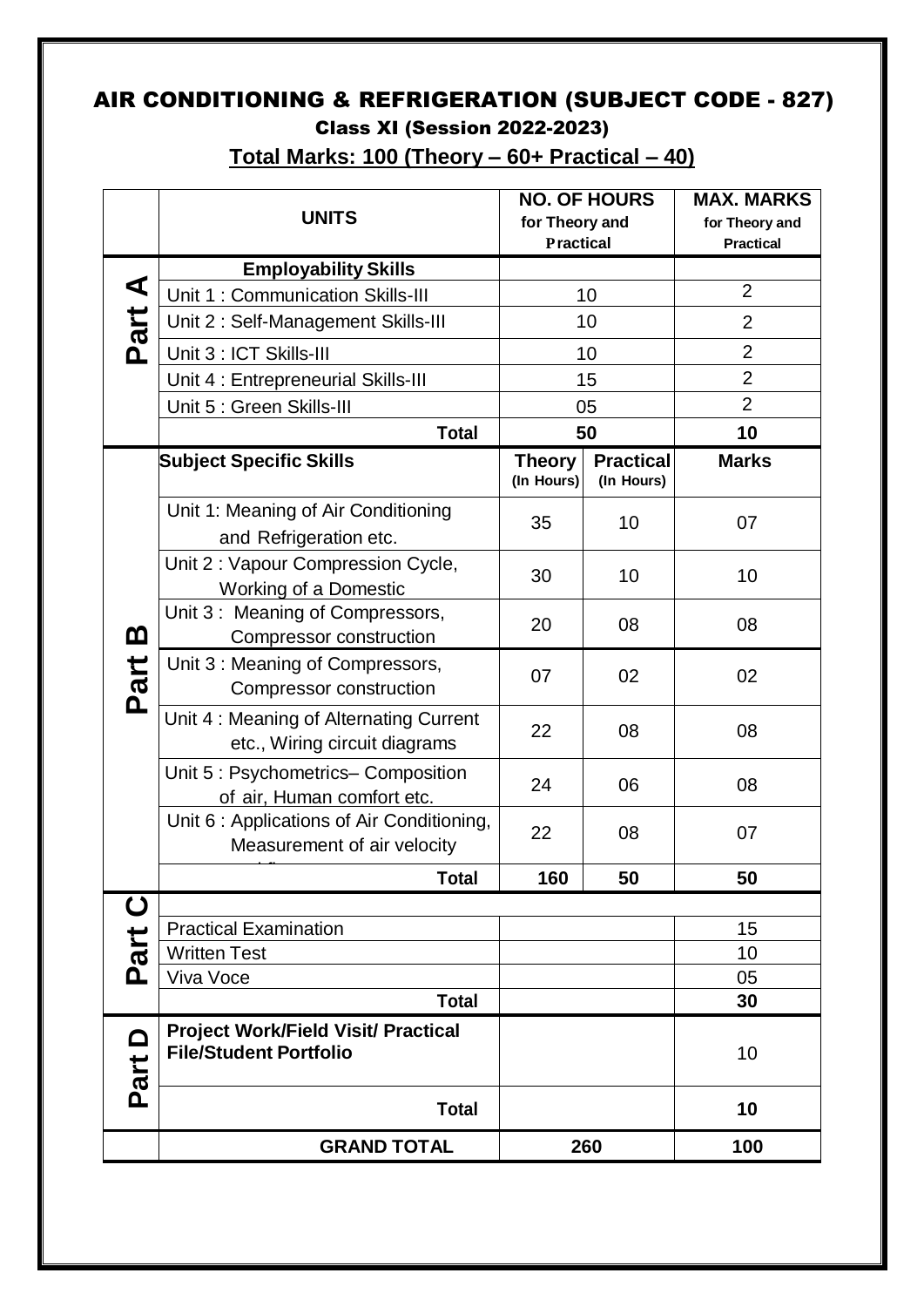## **DETAILED CURRICULUM/TOPICS FOR CLASS XI**

## **PART-A: EMPLOYABILITY SKILLS**

| <b>S. No.</b> | <b>Units</b>                                                | <b>Duration in Hours</b> |
|---------------|-------------------------------------------------------------|--------------------------|
| 1.            | Unit 1: Communication Skills-III                            | 10                       |
| 2.            | Unit 2: Self-management Skills-III                          | 10                       |
| 3.            | Unit 3: Information and Communication Technology Skills-III | 10                       |
| 4.            | Unit 4: Entrepreneurial Skills-III                          | 15                       |
| 5.            | Unit 5: Green Skills-III                                    | 05                       |
|               | <b>TOTAL DURATION</b>                                       | 50                       |

**NOTE: Detailed Curriculum/ Topics to be covered under Part A: Employability Skills can be downloaded from CBSE website**.

## **PART-B – SUBJECT SPECIFIC SKILLS**

- Unit 1: Meaning of Air Conditioning and Refrigeration etc.
- Unit 2: Vapour Compression Cycle, Working of a Domestic Refrigerators
- Unit 3: Meaning of Compressors, Compressor construction
- Unit 4: Meaning of Alternating Current etc., Wiring circuit diagrams
- Unit 5: Psychometrics– Composition of air, Human comfort etc.
- Unit 6: Applications of Air Conditioning, Measurement of air velocity and flow

## **1. INTRODUCTION:**

Thermodynamics and Its laws, meaning of Air Conditioning and Refrigeration, Brief history of Air Conditioning and Refrigeration, general safety, Application of Refrigeration, Concept of System, its boundary, and surroundings, Unit of Refrigeration, specification and uses of Refrigeration tools, Equipment, Instruments. Basic knowledge of heat energy. Comparison of heat engine, heat pump and refrigeration machine. Rating of Refrigeration Machines & Co-efficient of performance (C.O.P).

## **2. REFRIGERATION CYCLE AND APPLICATIONS:**

(i) Vapour Compression Cycle, Representation of Vapour Compression Cycle on temperature– entropy and pressure– enthalpy diagram, Effect of sub-cooling, Super heating, change in suction pressure and discharge pressure on coefficient of performance, Deviation of actual cycle from the theoretical cycle.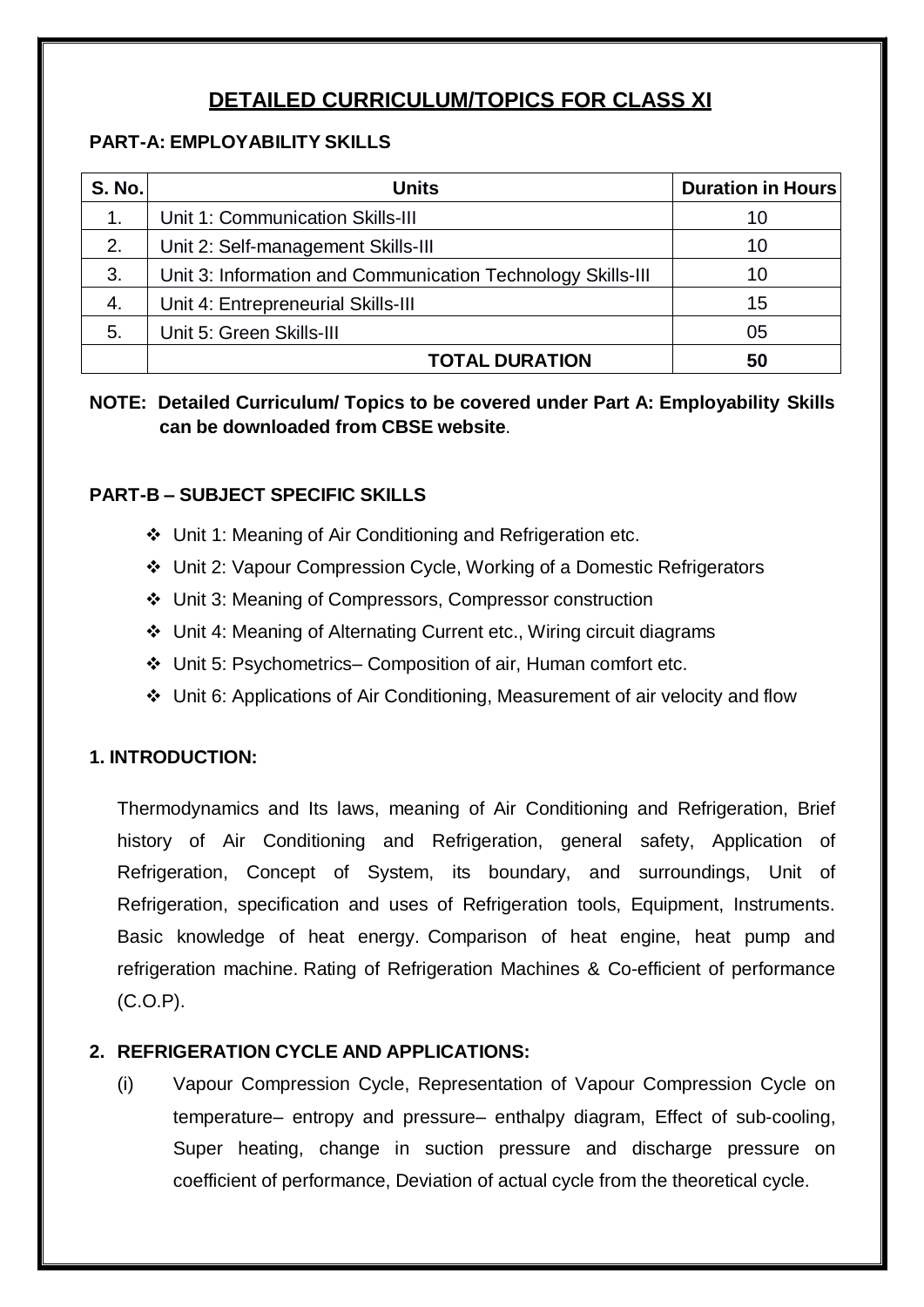(ii) Working of a Domestic Refrigerator, water cooler & Deep Freezer, Refrigeration tools and materials, tubing, cutting, bending, flaring, joining, swaging, instruments and gauges.

### **3. COMPRESSOR:**

- (i) Meaning of Compressors, Types of compressor-reciprocating (semi-hermetic, hermetic and open types), rotary, centrifugal and screwed type, working of compressor.
- (ii) Compressor construction, valves, piston, connecting rods, crakshafts, seals, oil circulation, hermetic and semi-hermetic units, cooling of windings, Mufflers.

## **4. BASIC ELECTRICITY:**

- (i) Meaning of Alternating current, D.C. Current and difference between them, Voltage, phase difference. Knowledge of Ohm's law and its representation on V-I graph, Resistance and its unit, measurement of current, voltage and power.
- (ii) Wiring circuit diagrams of Refrigerators and Air-Conditioners.

## **5. PSYCHROMETRY AND HUMAN COMFORT:**

- (i) Psychrometry, composition of air, moist air, vapours and gases, specific humidity, absolute humidity, degree of saturation, relative humidity, Dry Bulb Temperature, Wet bulb Temperature, wet bulb depression, Dew point temperature, dew point depression.
- (ii) Human comfort, concept of effective temperature, comfort zone.

## **6. APPLICATION OF AIR CONDITIONING, MEASUREMENT OF AIR VELOCITY AND FLOW:**

- (i) Applications of Air Conditioning, comfort, industrial and process Air Conditioning, study of window type air conditioners, package units, Central Air conditioning plants.
- (ii) Measurement of air velocity and flow.

### **PRACTICALS**

### **Time: 3 Hours Marks: 40**

- **1.** To learn proper techniques of cutting, fitting, reaming, bending, flaring of soft and hard copper Tubing, swaging etc.
- **2.** To learn brazing of copper tubing.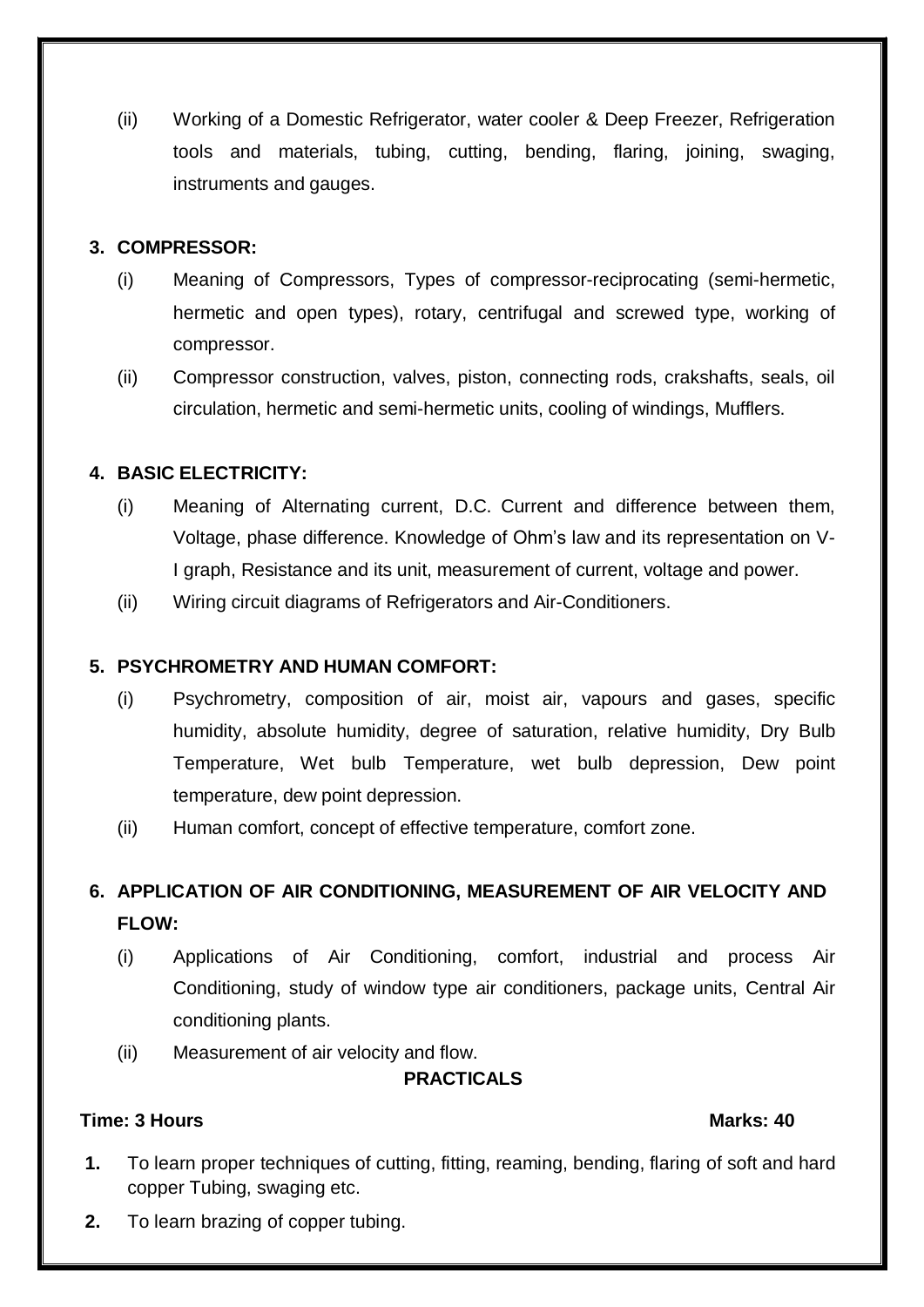- **3.** To understand the construction and functions of reciprocating compressors, condensers and evaporators.
- **4.** To study a hermetic unit and it's testing.
- **5.** Study of various types of compressors, dismantling and assembling of compressors.
- **6.** Testing of reciprocating compressors.
- **7.** To study Domestic Refrigerator and water cooler.
- **8.** Study of window, split and package type air-conditioner.
- **9.** Charging and testing of Air-Conditioner.
- **10.** Measurement of voltage, current, power etc.
- **11.** Making electric circuit diagrams for refrigerators and Air-conditioner.
- **12.** Study of tools and materials, instruments and gauges.
- **13.** To study the safety measures to be taken in a workshop

## **LIST OF EQUIPMENT AND MATERIALS**

### **List of Equipment used in Air-Conditioning & Refrigeration work-shop:**

- **1.** Window type Air-Conditioner
- **2.** Split type Air-Conditioner
- **3.** Refrigerator
- **4.** Water-cooler
- **5.** Deep-freezer
- **6.** Refrigerant charging machine
- **7.** Vacuum-pump
- **8.** Pressure gauge
- **9.** Compound gauge
- **10.** Charging line
- **11.** Shut-off valves
- **12.** Service valves
- **13.** Gauge-manifolds
- **14.** Refrigerant-Cylinders
- **15.** Condensing unit
- **16.** Cut-model of hermetically sealed compressor

## **Tools:**

**1.** Plier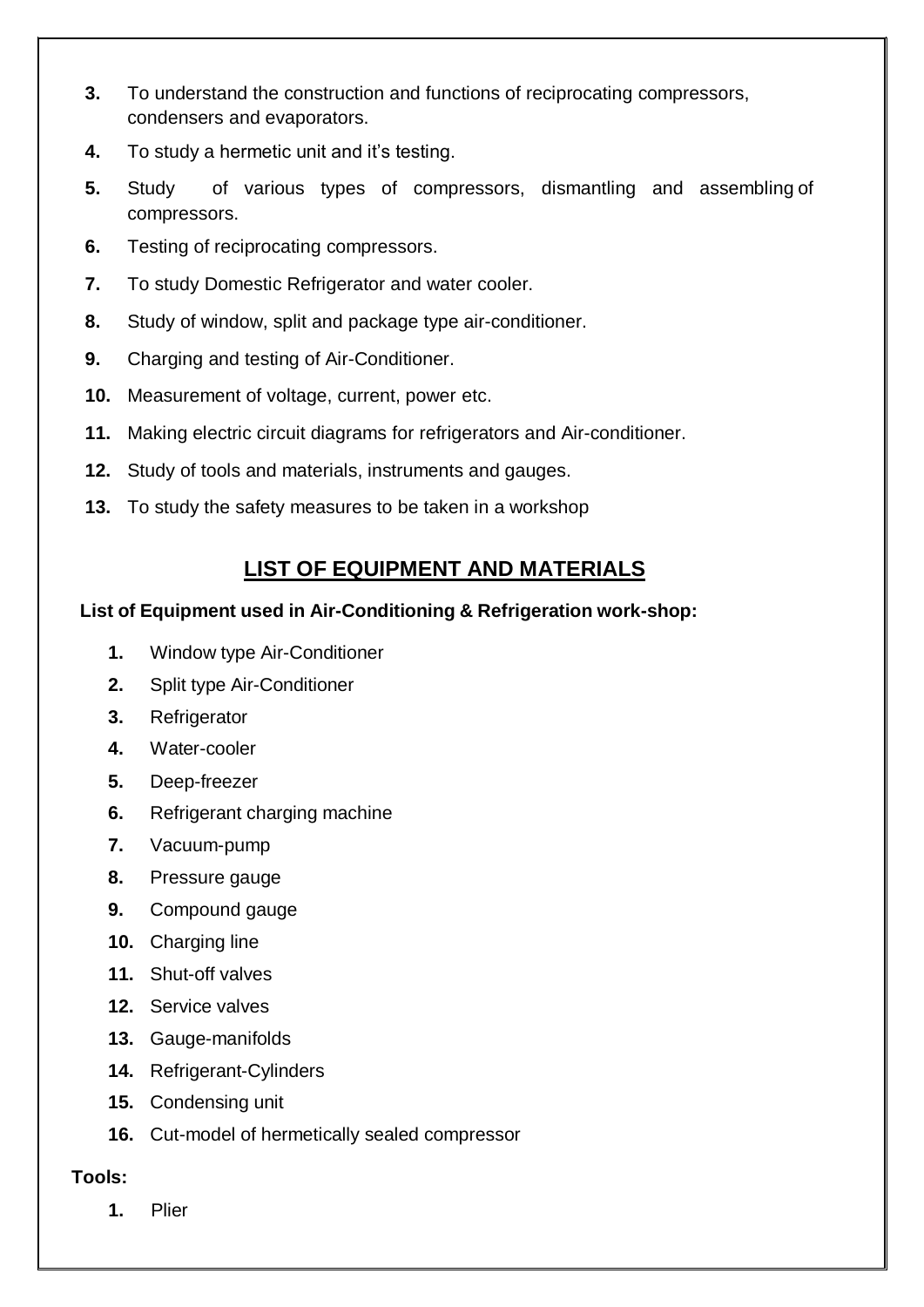- **2.** Nose-plier
- **3.** Screw Driver
- **4.** Punching-tool
- **5.** Flaring Tool
- **6.** Swaging tool
- **7.** Tube-cutter
- **8.** Tube-bender
- **9.** Wrench seteeler-gauge
- **10.** Brazing-tool kit.
- **11.** Different sizes of flaring nuts.
- **12.** Allen key set.
- **13.** Thimbles
- **14.** Wire-cutter
- **15.** Spanner-Set
- **16.** Tommy set
- **17.** Bench-Vice
- **18.** Files (Triangular and flat files etc.)
- **19.** Round file
- **20.** Hand Hack-Saw
- **21.** Portable Drill-machine

### **Raw-Materials for Air-Conditioning &Refrigeration work-shop:**

- **1.** Different sizes of copper tube (1/4", 3/8", 5/8", 1/2" etc.)
- **2.** Compressor oil.
- **3.** Brazing rods
- **4.** Flux
- **5.** Filler-materials
- **6.** Emery paper
- **7.** Hake-Saw blade
- **8.** Different sizes drills (2mm, 4mm etc.)
- **9.** Refrigerants.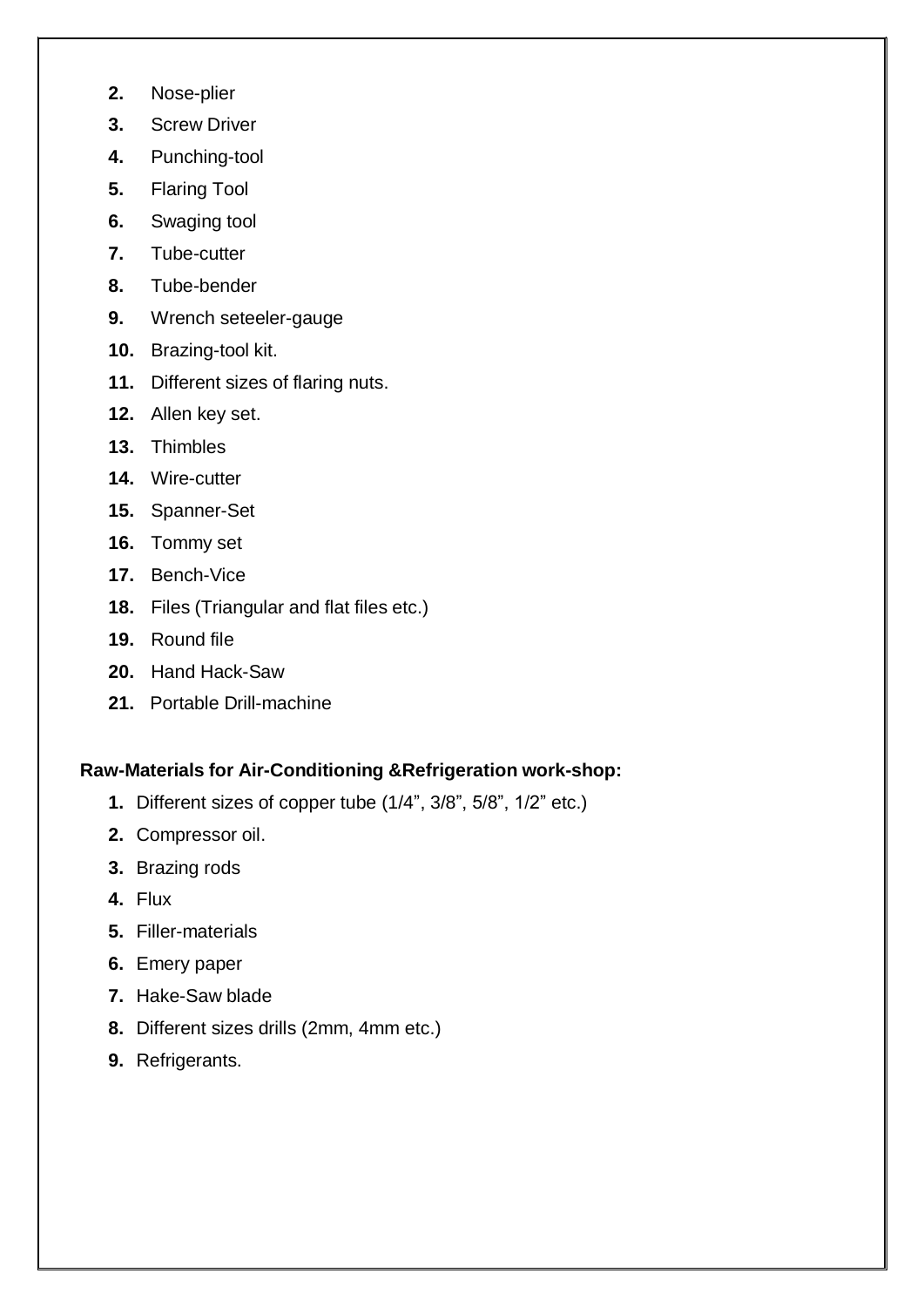## **CAREER OPPORTUNITIES**

After completing this two year A.C.& Ref. skill course of CBSE at +2 level a student has the following career opportunities: -

- **1.** Student shall be gainfully employed in Domestic, Ice-factory, cold storage plant, specialized A/C units and Refrigerator and A/C manufacturing plants.
- **2.** 'Easy to employ in different government, semi-government and private sector such as: - Public Health, Railways, Hospitality, Health-department, Air-lines and many other engineering departments.
- **3.** They can start their own enterprise by setting up manufacturing or servicing work-shops etc.
- **4.** They can get franchisee of different renowned companies like: Voltas, Godrej, Samsung, whirlpool etc.
- **5.** More employment opportunities at International level.

## **VERTICAL MOBILITY**

- **1.** Great opportunities for higher study in National &International level.
- **2.** A student can get admitted in 2ndyear of 3-year Engineering Diploma course in the respective field like- Mech. Engg, Electrical Engg. etc. and further in 2<sup>nd</sup> year of 4-year B. tech course through lateral entry.
- **3.** A student can get admission in Bachelor of Vocational (B.Voc.) course of 3-year duration in various universities.
- **4.** Also eligible t o continue in degree course of academics from various universities.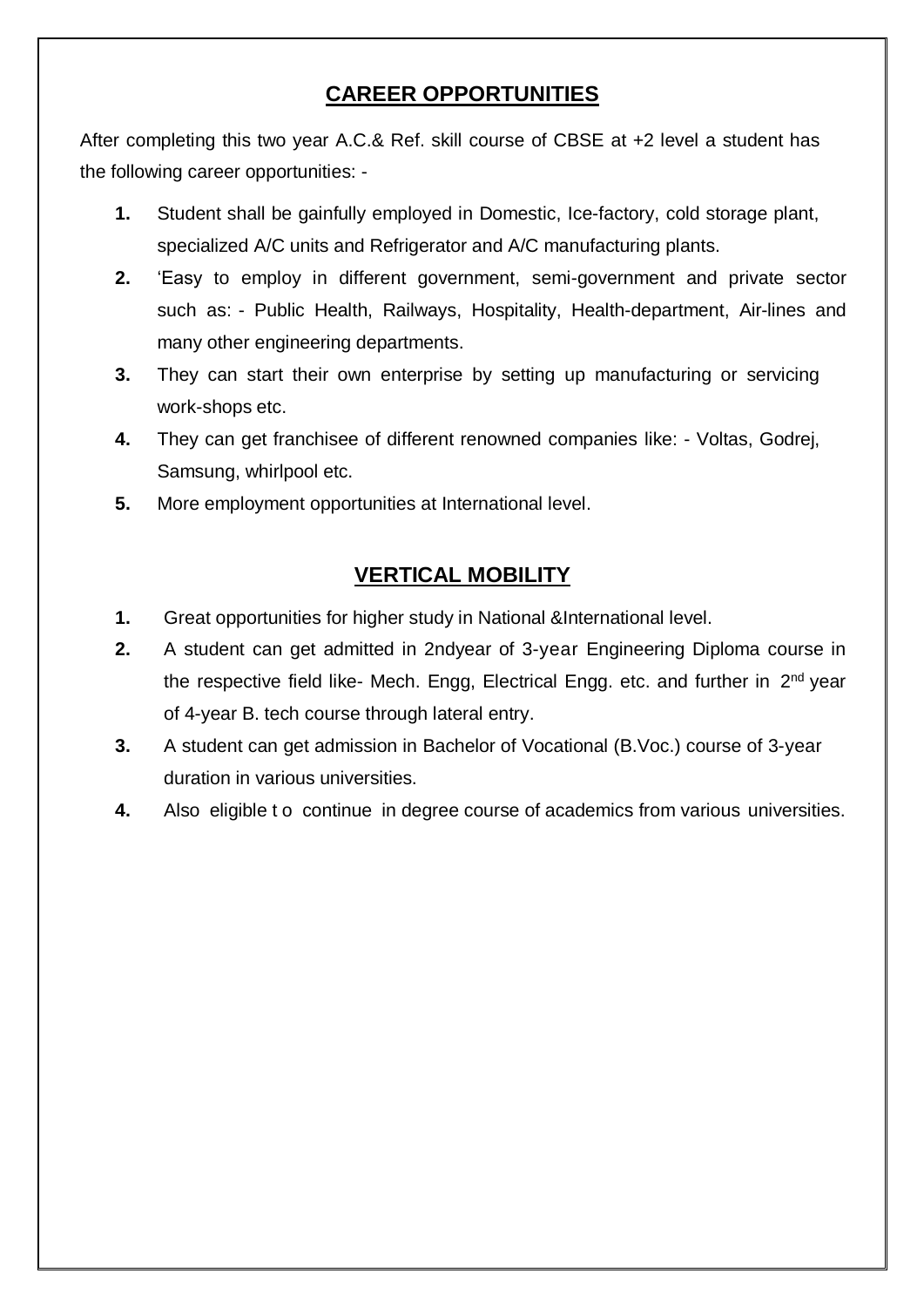## AIR CONDITIONING & REFRIGERATION (SUB. CODE – 827) CLASS XII

**Total Marks: 100 (Theory-60 + Practical-40)**

|          | <b>UNITS</b>                                          |               | <b>NO. OF HOURS</b><br>for Theory and<br><b>Practical</b> | <b>MAX. MARKS</b><br>for Theory and<br><b>Practical</b> |
|----------|-------------------------------------------------------|---------------|-----------------------------------------------------------|---------------------------------------------------------|
|          | <b>Employability Skills</b>                           |               |                                                           |                                                         |
|          | Unit 1: Communication Skills-III*                     | 10            |                                                           | $\blacksquare$                                          |
|          | Unit 2: Self-Management Skills-III                    | 10            |                                                           | 3                                                       |
|          | Unit 3 : ICT Skills-III                               | 10            |                                                           | 3                                                       |
| Part A   | Unit 4 : Entrepreneurial Skills-III                   | 15            |                                                           | $\overline{\mathcal{A}}$                                |
|          | Unit 5 : Green Skills-III*                            | 05            |                                                           | $\overline{\phantom{a}}$                                |
|          | <b>Total</b>                                          | 50            |                                                           | 10                                                      |
|          | <b>Subject Specific Skills</b>                        | <b>Theory</b> | <b>Practical</b>                                          | <b>Marks</b>                                            |
|          | Unit 1: Psychrometry                                  | 22            | 08                                                        | 06                                                      |
|          | Unit 2: Heat transfer and Air Distribution            | 25            | 10                                                        | 07                                                      |
| <u>ന</u> | Unit 3: Components of Refrigeration<br><b>Systems</b> | 35            | 15                                                        | 14                                                      |
| Part     | Unit 4: Electric controls                             | 25            | 10                                                        | 07                                                      |
|          | Unit 5: Commercial Applications                       | 24            | 06                                                        | 08                                                      |
|          | Unit 6: Air-Conditioning Systems &<br>Maintenance     | 24            | 06                                                        | 08                                                      |
|          | <b>Total</b>                                          | 155           | 55                                                        | 50                                                      |
|          | <b>Practical Work</b>                                 |               |                                                           |                                                         |
| Part C   | <b>Practical Examination</b>                          |               |                                                           | 15                                                      |
|          | <b>Written Test</b>                                   |               |                                                           | 10                                                      |
|          | Viva Voce                                             |               |                                                           | 05                                                      |
|          | <b>Total</b>                                          |               |                                                           | 30                                                      |
| $\Omega$ | <b>Project Work/Field Visit</b>                       |               |                                                           |                                                         |
| Part     | <b>Practical File/Student Portfolio</b>               |               |                                                           | 10                                                      |
|          | <b>Total</b>                                          |               |                                                           | 10                                                      |
|          | <b>GRAND TOTAL</b>                                    |               | 260                                                       | 100                                                     |

**Note: \* marked units are to be assessed through Internal Assessment/ Student Activities. They are not to be assessed in Theory Exams**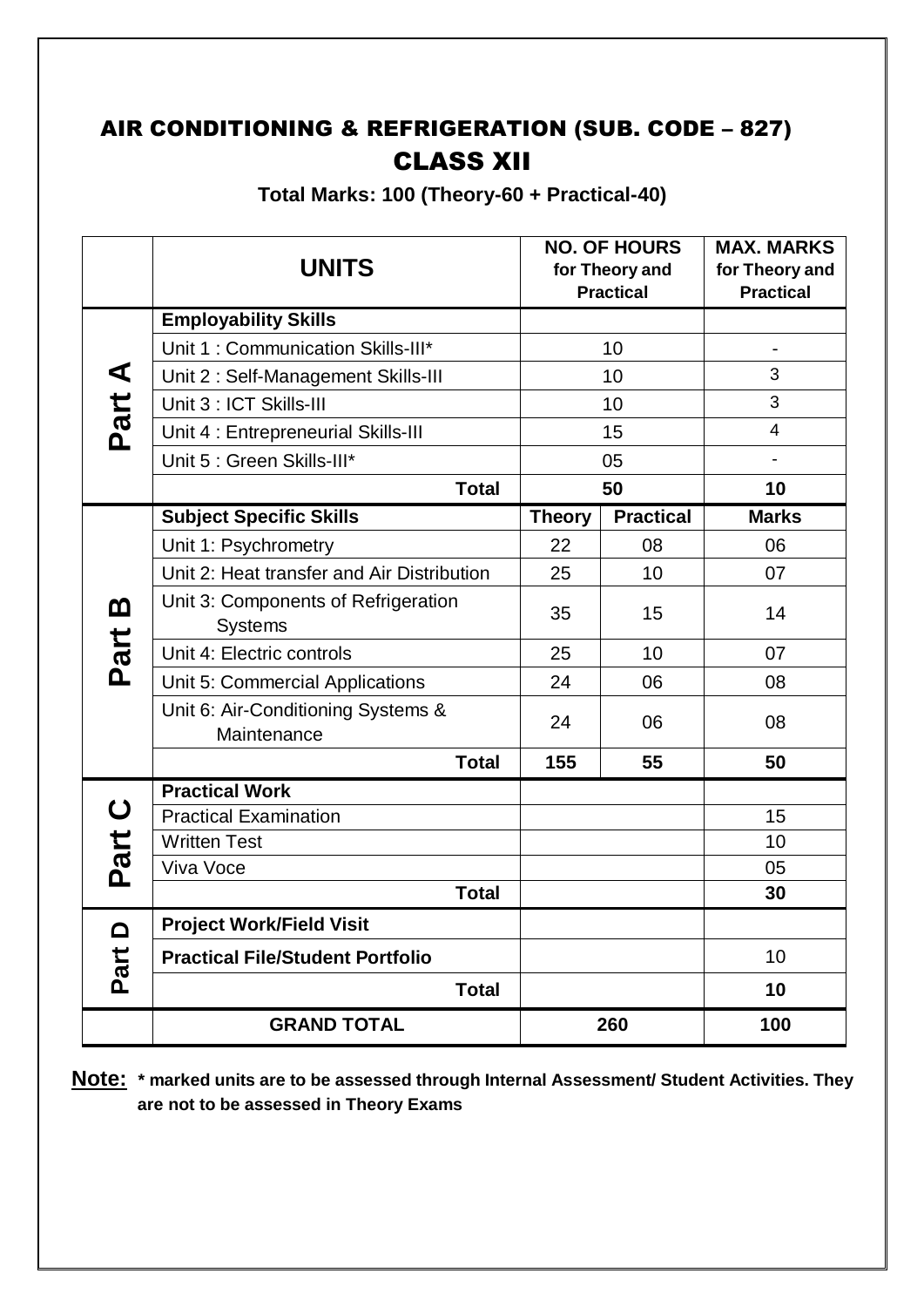## **DETAILED CURRICULUM/ TOPICS FOR CLASS XII**

## **PART-A: EMPLOYABILITY SKILLS**

| <b>S. No.</b> | <b>Units</b>                                               | <b>Duration in Hours</b> |
|---------------|------------------------------------------------------------|--------------------------|
| 1.            | Unit 1: Communication Skills-IV*                           | 10                       |
| 2.            | Unit 2: Self-management Skills-IV                          | 10                       |
| 3.            | Unit 3: Information and Communication Technology Skills-IV | 10                       |
| 4.            | Unit 4: Entrepreneurial Skills-IV                          | 15                       |
| 5.            | Unit 5: Green Skills-IV*                                   | 05                       |
|               | <b>TOTAL DURATION</b>                                      | 50                       |

## **Note: \* marked units are to be assessed through Internal Assessment/ Student Activities. They are not to be assessed in Theory Exams**

**The detailed curriculum/ topics to be covered under Part A: Employability Skills can be downloaded from CBSE website**

## **PART-B – SUBJECT SPECIFIC SKILLS**

- Unit 1: Psychrometry
- Unit 2: Heat transfer and Air Distribution
- Unit 3: Components of Refrigeration Systems
- Unit 4: Electric controls
- Unit 5 : Commercial Applications
- Unit 6: Air-Conditioning Systems & Maintenance

## **UNIT 1 - PSYCHROMETRY**

Psychrometric Processes – Sensible Cooling, Sensible Heating, Cooling with dehumidification, Cooling with adiabatic Humidification, Chemical-dehumidification, heating and humidification, Mixing of air- streams, **Air Washers. (To be assessed through practical only)**

## **UNIT 2 – HEAT TRANSFER AND AIR-DISTRIBUTION**

- **1.** Principles of heat transfer, Conduction, Convection and Radiation. Properties of insulating materials.
- **2.** Air Distribution, Systems of air distribution, Duct systems, **cooling load and airquantities pressure inducts. (To be assessed through practical only)** duct layout & construction.